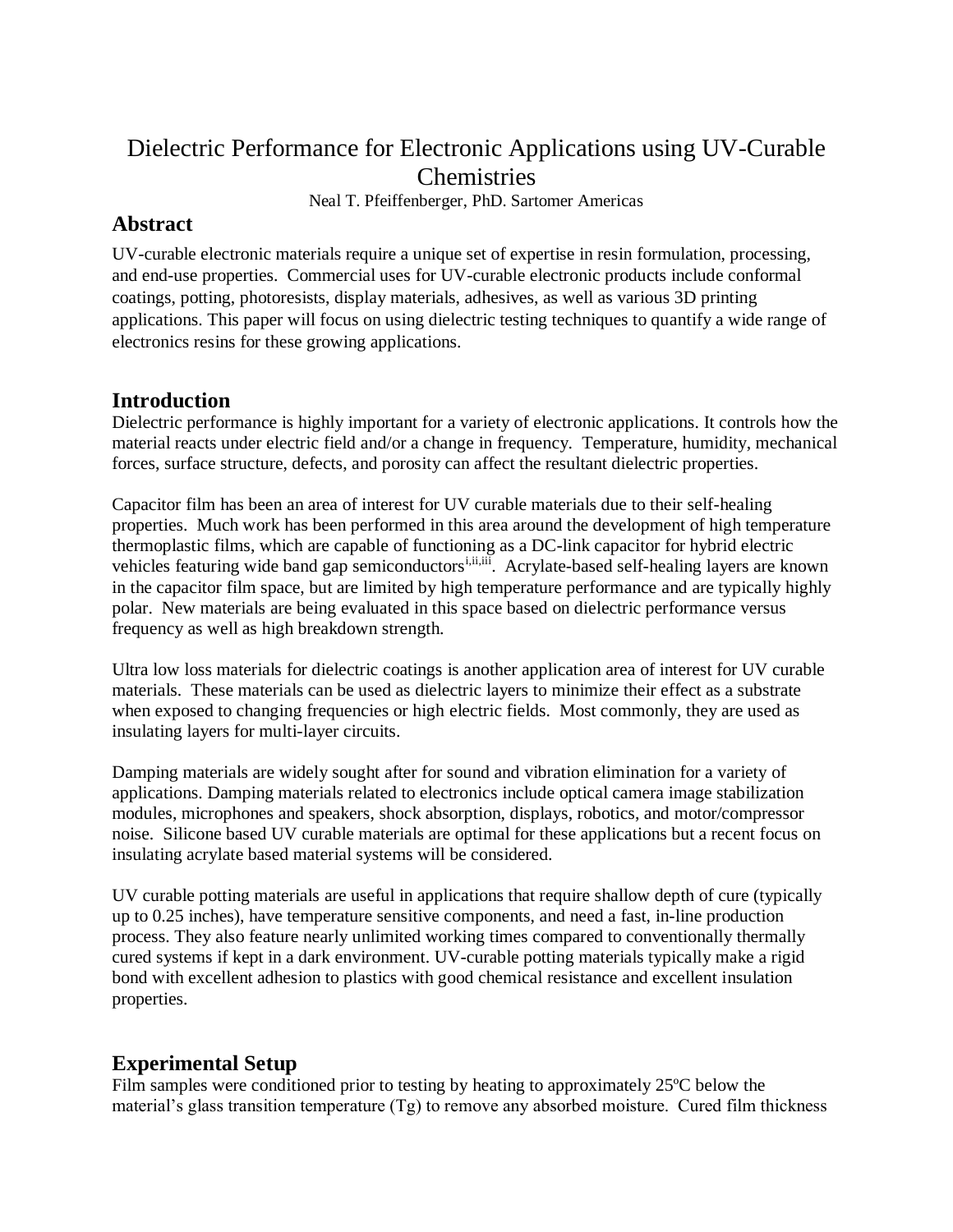was measured using a Heidenhain Metro gauge accurate to  $\pm$  0.2 µm. Three locations in a 1.0 cm<sup>2</sup> area were chosen for film thicknesses measurement prior to screen printing of conductive ink and their average was used for the dielectric constant and volume resistivity calculations.

Breakdown strength of cured films was measured using the ASTM D-149 standard, ramping at 500 V/s. This test utilizes a 6.35 mm stainless steel ball on a brass substrate in 25ºC silicone oil to minimize the electric field non-uniformity and the chances of a film defect being present at the test location. The cured film thickness was measured and recorded in each breakdown location prior to breakdown. Twenty measurements were made on each film and the dataset was fit using a 2 parameter Weibull distribution with a 95% confidence interval.

Dielectric Constant and Loss was measured using an LCR meter at room temperature via the ASTM D-150 standard. One side electrode of the capacitor was connected to high voltage and high current terminal of LCR meter and the other electrode of the capacitor was connected to a low voltage and low current terminal. A 2 VAC bias was applied to each sample during the measurement.

Surface and Volume Resistivity was measured using a Keithley 6517B and 8009 fixture at room temperature via the ASTM D-257 standard. An alternating polarity of  $\pm 100$  V was applied to the cured film for 10 seconds with a 2nA current range prior to measurement to ensure a net zero charge.

#### **Results and Discussion**

Two monomers have been analyzed specifically for use in the capacitor film coating application. Monomer 1 is a conventional off the shelf material with good thermal and mechanical performance from -40-150C. Monomer 2 is an optimization of Monomer one that statistically decreases the dielectric loss at higher frequencies and only slightly decreases the dielectric constant of the material over the 20Hz-1MHz operation range. As SiC MOSFETs and IGBTs become more prevalent on the market due to a decrease on-state resistance, their wide band-gap performance has necessitated a higher operational temperature and frequency. Understanding how to modify the chemistry of the monomers to decrease the dielectric loss of the materials at high frequency is of utmost importance for optimal material down selection. Figure (A) below shows Monomer 1 and 2 having the same trend in dielectric constant vs. frequency as measured with the LCR meter. Figure (B) outlines a similar performance at low frequencies with a statistical difference present above 1kHz.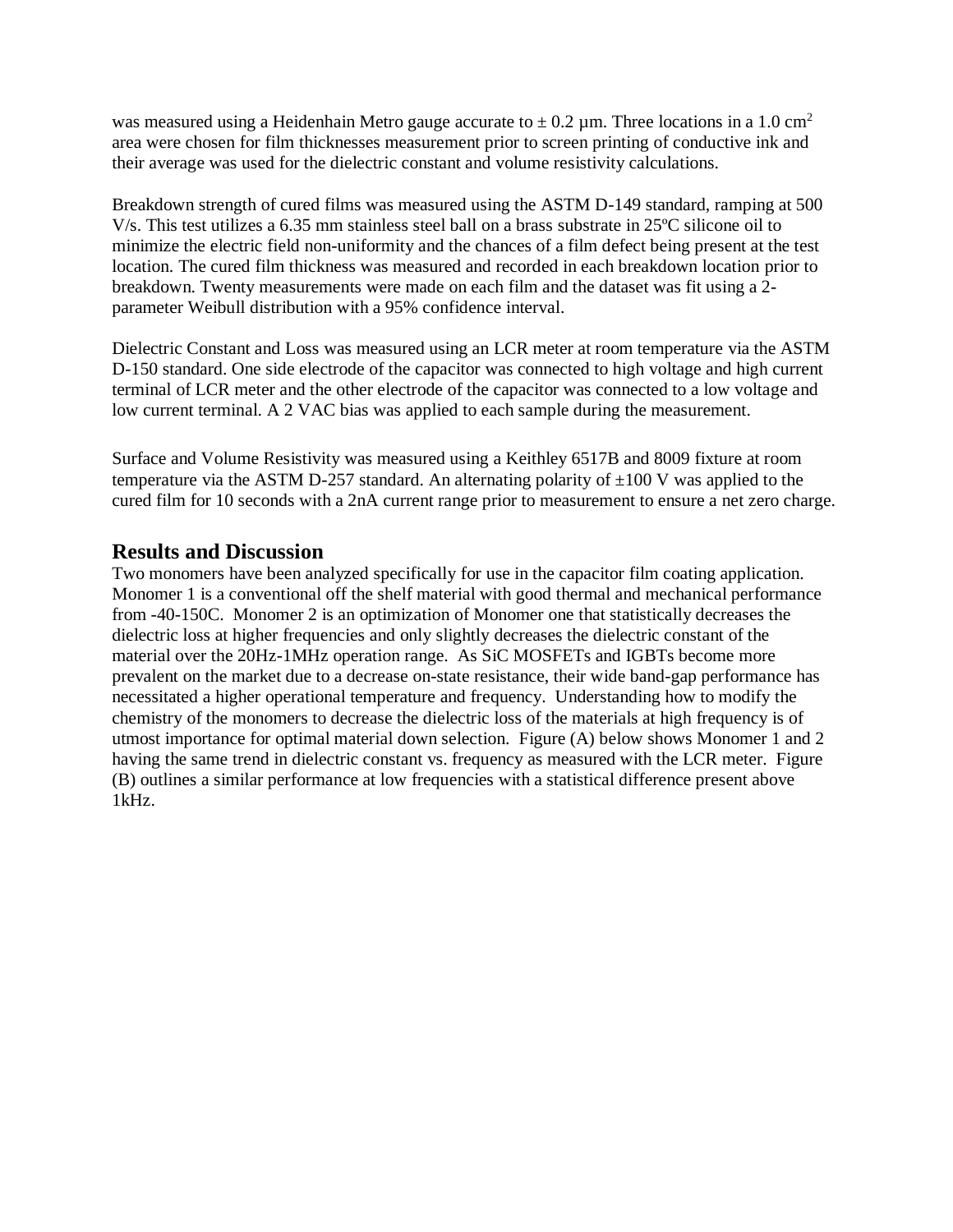



Breakdown strength of Monomer 1 and 2 were measured using the ASTM D-149 standard as described in the Experimental section above. Figure 2 shows the results of the 2-parameter Weibull analysis at 25ºC. A statistical difference in dielectric breakdown strength can be seen with Monomer 2 having approximately 100V/ $\mu$ m greater dielectric strength.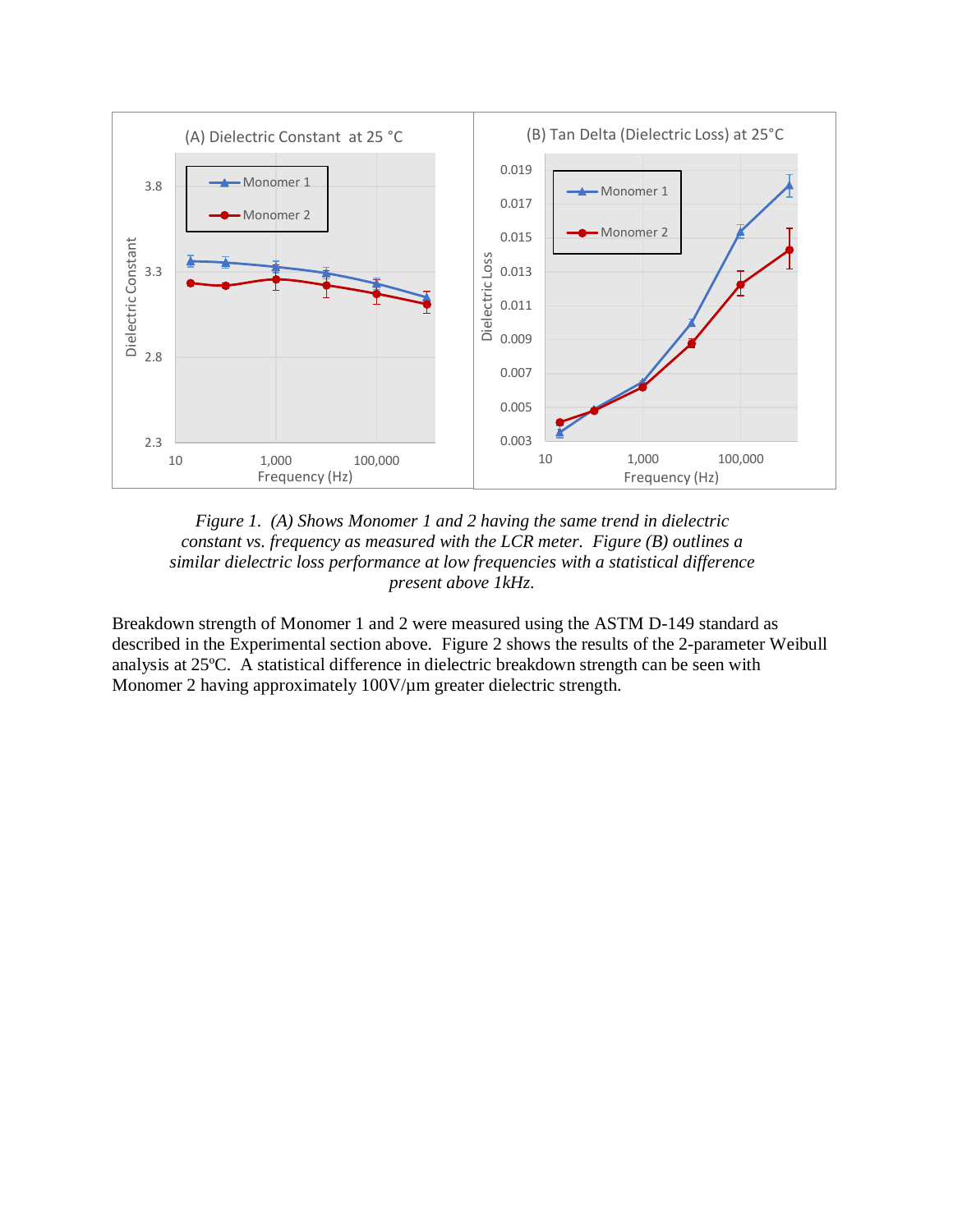



Optimization of dielectric loss is a key factor in many applications like dielectric substrates, device encapsulation, thermoset film capacitors and potting materials. New hydrophobic resin blends have been developed to optimize the low loss needs of these applications while still maintaining good breakdown strength characteristics. Humidity strongly affects the dielectric materials that are hydrophilic, and can increase capacitance and loss significantly at 85% relative humidity<sup>iv</sup>. When fillers are added to the matrix to increase dielectric constant and not change dielectric loss without functionalization of the particles, detrimental effects typically occur by a drastic reduction in the shape and scale parameters of the Weibull breakdown results<sup>v</sup>. Figure 3 shows 3 new resins blends that have been developed that significant reduce the dielectric loss of the material while keeping the dielectric constant stable versus frequency.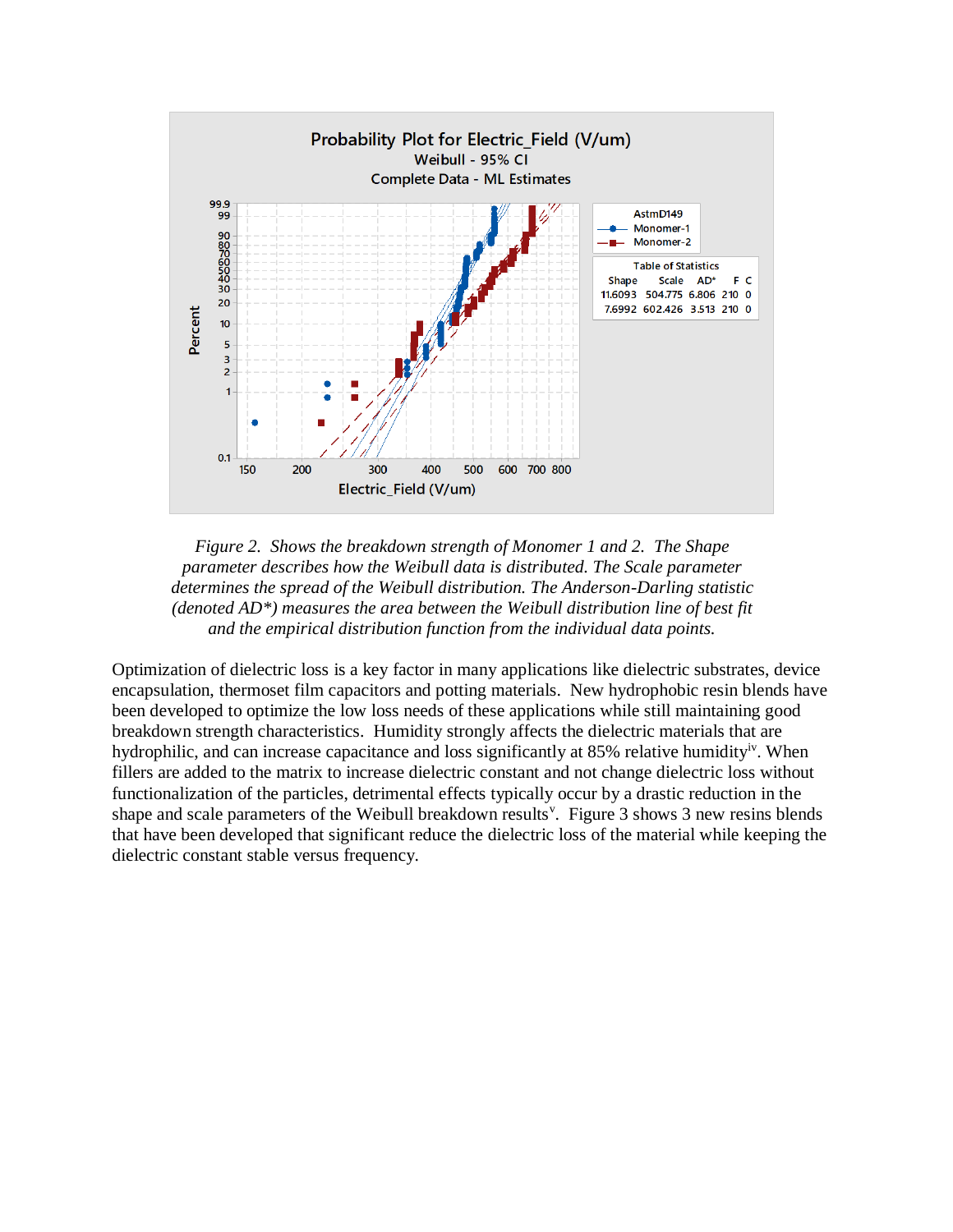

*Figure 3. (A) Shows Dielectric Constant as a function of frequency and cured film type at 25ºC as measured with the LCR meter. Figure (B) shows Dielectric Loss performance versus frequency for Resin Blends 1-3.*

All 3 resin blends show differences in dielectric constant and loss over the 20Hz to 1MHz range. Blend 1 has the highest dielectric constant with a good average dielectric loss over the range of frequencies. A high dielectric constant is preferred in most applications as this can increase the capacitance for the same film thickness. Blend 2 shows the lowest dielectric constant versus frequency and lowest dielectric loss up to 100kHz before trending higher. Blend 3 shows a dielectric constant of 2.65-2.8 with very low loss at 1MHz that is continuing to trend lower. For higher frequency applications, this would be the preferred blend based on its dielectric performance.

Damping behavior is governed by the orientational polarization of the material (called the dipole moment). Materials with a high dipole moment are well correlated with their respective mechanical loss factors and shear compliance values<sup>vi</sup>. Oligomer 1 and Monomer Blend 1 shown in Figure 4 are good examples of acrylate based polar resins that have high dielectric loss and excellent damping behavior over a wide range of frequencies. As seen in Figure 4, Monomer Blend 1 has a larger variation due to the limited adhesion of the screen printed conductive ink in all of the samples. Oligomer 1 is a much harder material compared to Monomer Blend 1, which allows for better adhesion of the conductive ink.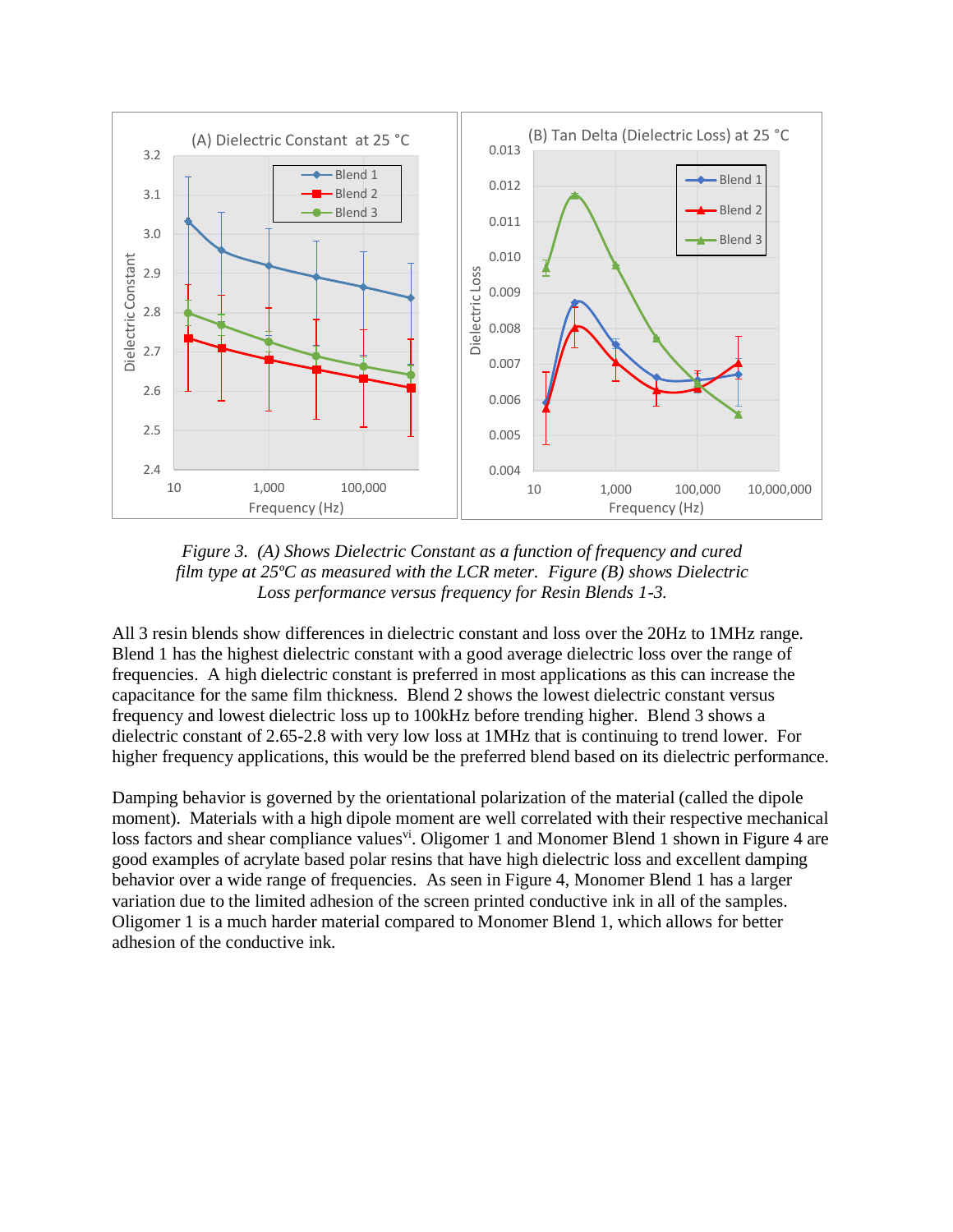

*Figure 4. Shows the dielectric loss (loss tangent) spectrum as a function of frequency and material composition at 25ºC*

Ultra hydrophobic UV potting resins have been developed to work at a wide range of temperatures, have high volume resistivity, and high breakdown strength while maintaining good thermal and mechanical shock resistance. In certain applications, a thermally cured potting solution could damage temperature sensitive electronic components. Figure 5A shows the room temperature Breakdown strength of a Resin Blend 1 and 2 with a target viscosity of 5kcPs for easy application in a manufacturing environment. High breakdown strength values of  $580-654$  V/ $\mu$ m with high shape factors indicate great dielectric strength and high repeatability. Figure 5B shows the relationship between surface and volume resistivity, which are important factors in determining how good of an insulator the respective blends are as a function of voltage. The high the values of surface and volume resistivity, the better the insulator is at isolating voltage under electric field.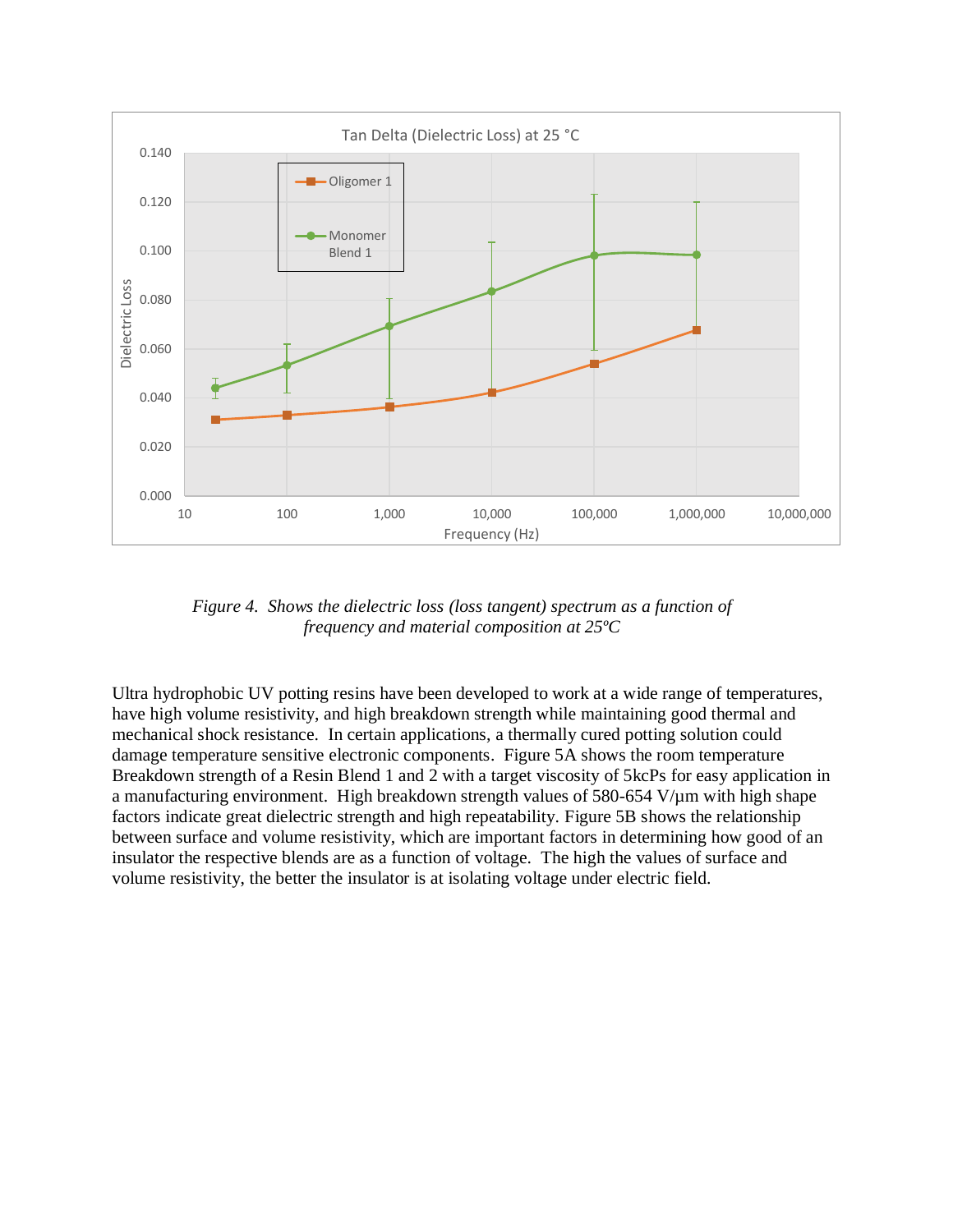

*Figure 5. (A) Shows the ASTM D-149 breakdown strength of Resin Blend 1 and 2. The Shape parameter describes how the Weibull data is distributed. The Scale parameter determines the spread of the Weibull distribution. The Anderson-Darling statistic (denoted AD\*) measures the area between the Weibull distribution line of best fit and the empirical distribution function from the individual data points. Figure (B) outlines the surface vs. volume resistivity at 25ºC using the ASTM D-257 Standard.*

#### **Conclusion**

Herein we have identified next generation materials that are capable of being optimized for each respective application. Cured resins have been showcased for examples in capacitor film coatings, low loss dielectrics, audio/vibration damping, and UV curable potting materials. The common themes of these materials include the need for high breakdown strength, low moisture uptake, very low or very high dielectric constant and high resistivity values. These examples of new materials show how electronic properties can be optimized specific for an application by optimizing the chemistry of the resin.

#### **References**

 $\overline{\phantom{a}}$ 

<sup>&</sup>lt;sup>i</sup> N. Pfeiffenberger et al., "High temperature dielectric polyetherimide film development," IEEE Trans. Dielect. Electr. Insul., vol. 25, no. 1, pp. 120–126, 2018.

ii Zhang, X.M., Liu, J.G., Yang, S.Y.: 'A review on recent progress of R&D for high-temperature resistant polymer dielectrics and their applications in electrical and electronic insulation', Rev. Adv. Mater. Sci., 2016, 46, (1), pp. 22–38

iii Fan, Baoyan et al. "Dielectric materials for high-temperature capacitors." (2018).

iv McKerricher, Garret et al. "Fully inkjet-printed microwave passive electronics." *Microsystems & nanoengineering* vol. 3 16075. 30 Jan. 2017, doi:10.1038/micronano.2016.75

<sup>v</sup> Wang, Z.; Nelson, J. K.; Hillborg, H.; Zhao, S.; Schadler, L. S. Dielectric Constant and Breakdown Strength of Polymer Composites with High Aspect Ratio Fillers Studied by Finite Element Models Compos. Sci. Technol. **2013**, 76, 29– 36DOI: 10.1016/j.compscitech.2012.12.014